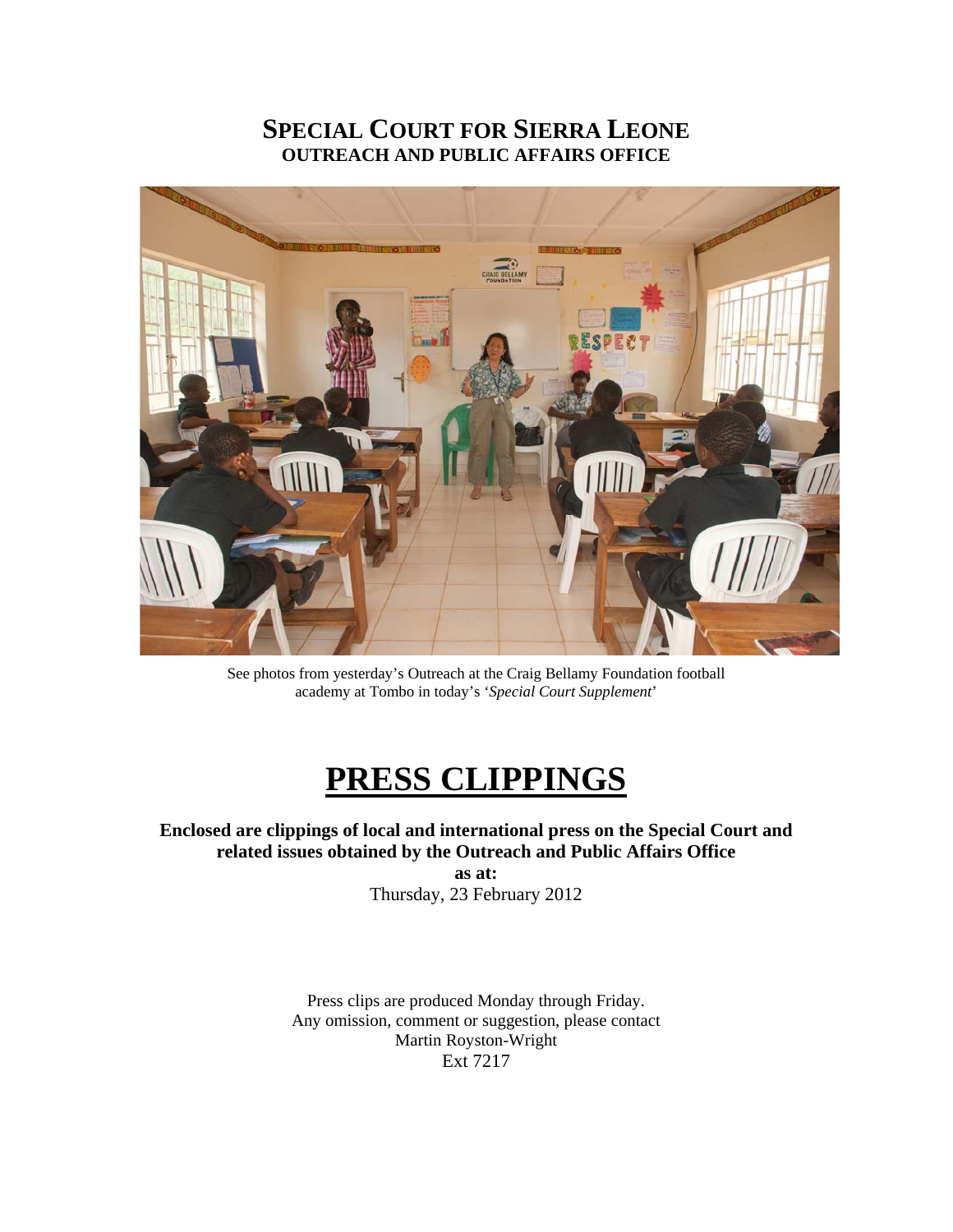| <b>International News</b>                                                               |              |
|-----------------------------------------------------------------------------------------|--------------|
| The Hague Makes Capital out of Criminal Courts / Reuters                                | Pages 3-4    |
| Brussels Must do What it Can to Stop Bosnian Serb Leaders/ ICTJ                         | Pages 5-6    |
| Transitional Justice in Burundi: Expectations and Concerns / Peace and Conflict Monitor | Pages $7-12$ |
| <b>Special Court Supplement</b>                                                         |              |
| Outreach at the Craig Bellamy Foundation Football Academy, in Pictures / OPA            | Page 13      |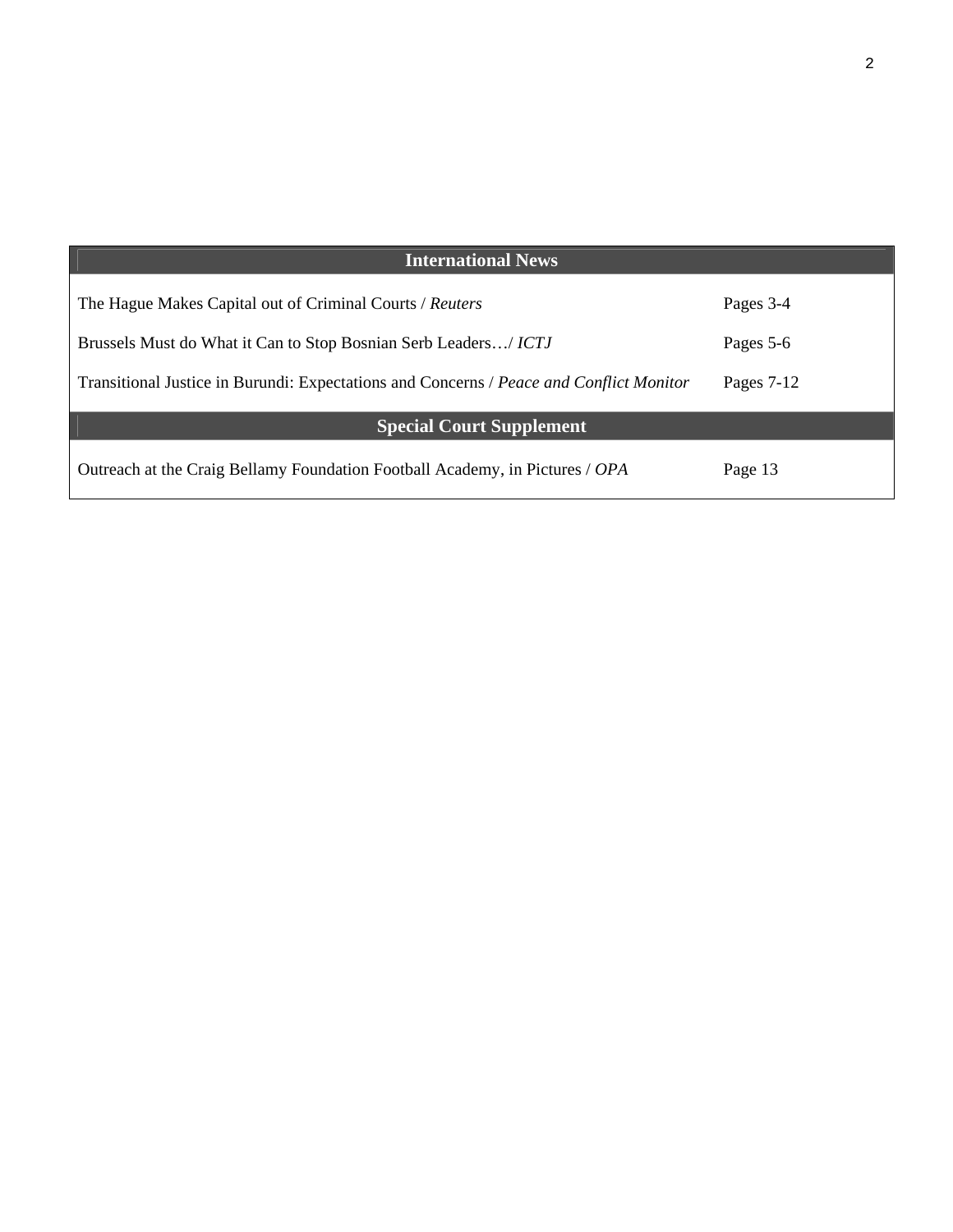# **The Hague makes capital out of criminal courts**

THE HAGUE (Reuters) - In a tiny office on Zeestraat 100, Alice Helbing puts the final touches to a script for an imaginary counter-terrorism exercise in the Netherlands. A few doors down the corridor, staff from a legal aid group are digging into real war crimes in Ivory Coast.

Nearby at Humanity House, a small museum devoted to raising awareness about aid for the victims of disaster, visitors can find out what it's like to be a refugee - to have to flee your home, leaving dinner on the table, with no money, no mobile phone, no passport, just the clothes you are wearing.

Behind its staid Dutch exterior, The Hague has become a hothouse for human rights ventures and international legal services, invigorating the local economy with new jobs and an influx of mainly foreign professionals.

But it has also become so much of an international hub that sometimes locals feel like strangers in their own town.

"The Hague has become an incubator, a sort of legal Silicon Valley," said one diplomat who follows the courts.

Many of the rights and legal groups are housed in two utilitarian office buildings near the city centre: At Zeestraat 100, staff from non-government organization Africa Legal Aid rub shoulders with game designer Alice Helbing and her fellow conflict resolution trainers from the Pax Ludens foundation. Around the corner, Laan van Meerdervoort 70 provides space for groups like the United Network of Young Peacebuilders.

The policy-makers, foreign or defense ministry officials, and students who attend Pax Ludens's training sessions on negotiating tactics can role play to get a taste of what it is like to be U.N. Secretary-General Ban Ki-moon, or to head the Israeli and Saudi Arabian delegations and hold secret talks over the Arab-Israeli conflict.

"We have to be here," said Diederik Stolk, a project officer who develops training programs for Pax Ludens. "We get access to policymakers, ministers, diplomats."

#### **ESSENTIAL WORK**

Down the corridor, Africa Legal Aid tracks the work of the International Criminal Court, the world's first permanent war crimes tribunal, whose cases have so far all involved Africa, including investigations in Ivory Coast and Kenya that have had huge political significance at home.

ALA's director Evelyn Ankumah says the ICC's work in the Netherlands is essential to address crimes that otherwise might go unpunished in the places they are committed and, if anything, its remit should be expanded to take on economic and environmental crimes, piracy and human trafficking.

"In Africa, our heads of state, our leaders are committing these crimes against their people, who have no recourse," she said.

"The Hague is a provincial town that has acquired an international reputation, and there are wide-ranging economic benefits," said Menno Kamminga, professor of international law at Maastricht University.

"Certainly what The Hague and the Dutch government want to have is lots of people with high salaries. It's good for the economy: lots of courts, lots of lawyers, lots of conferences."

What originally put The Hague on the peace-and-justice map was the first international peace conference in 1899 an initiative by Russian Czar Nicholas II to bring together states in Europe and Asia, as well as Mexico, to discuss peace and disarmament.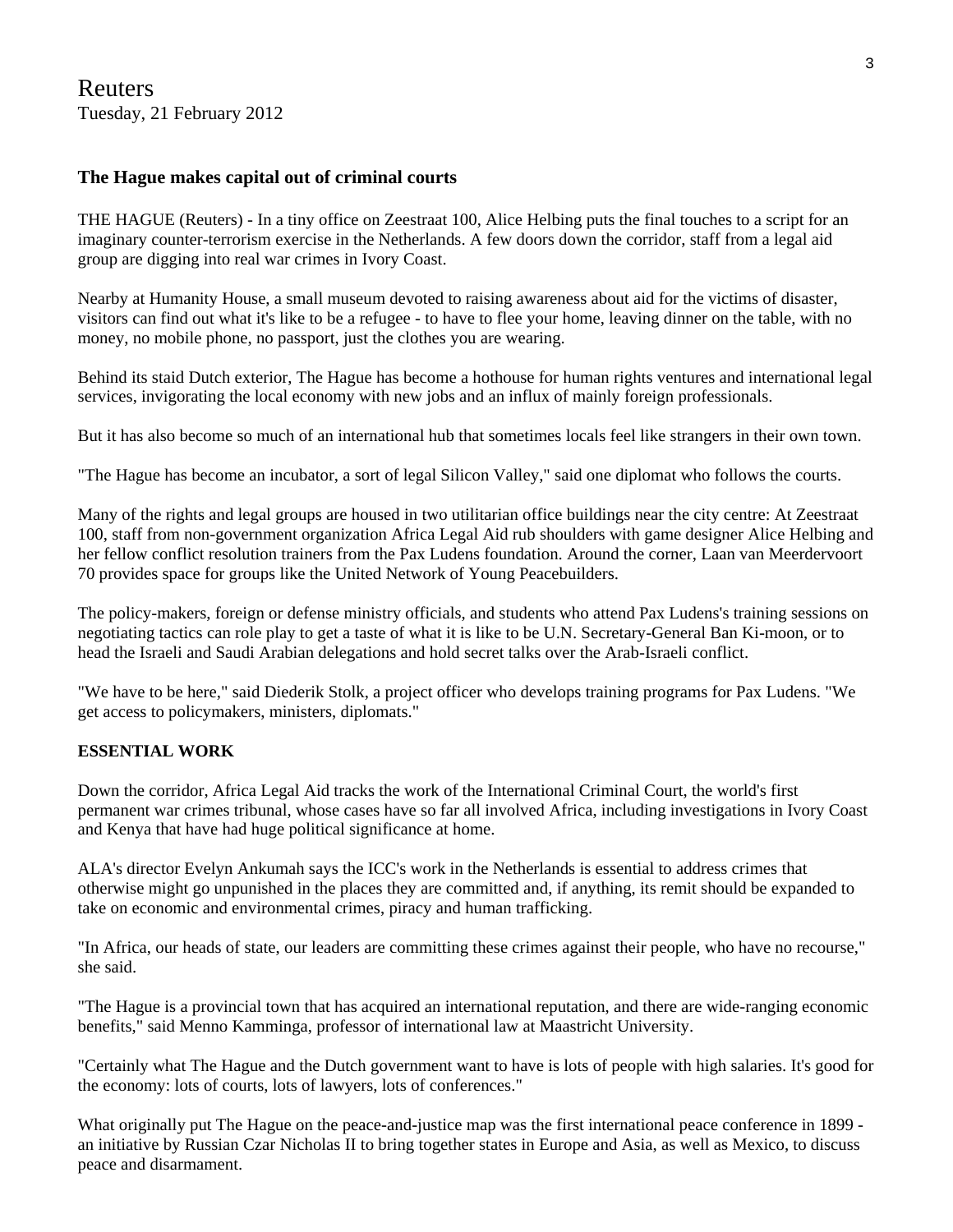The conference led to the construction of the Peace Palace that now houses the International Court of Justice, the United Nations' judicial arm set up to settle legal disputes between states such as the long-simmering dispute between Greece and Macedonia over the latter's name.

In 1993, the International Criminal Tribunal for the former Yugoslavia (ICTY) was set up in The Hague to deal with war crimes during the Balkans conflict. It served as a model for the ICC and cemented the city's role.

"It could be Paris, it could be Rome, it could be Brussels. But the Dutch policy is to make The Hague the capital for international justice," ICTY prosecutor Serge Brammertz said.

#### **DEEP CHANGES**

As the courts and multinational organizations moved into town, they have changed its skyline, its social fabric and even its tastes in food.

Currently housed in temporary quarters on the outskirts of town, the war crimes court will eventually move into a stunning glass space overlooking the dunes, designed by Danish architects Schmidt Hammer Lassen and due to be completed by 2015.

Construction projects such as the ICC's new premises and the new headquarters for Europol, completed last year, provide a welcome injection for the local economy, but the financial benefits go deeper.

International agencies and courts, from Europol to the ICTY, spent about 2.7 billion euros in The Hague and its surroundings in 2010, and accounted for roughly 11 percent of the local economy, according to a report by consultancy Decisio.

They created more than 18,000 jobs directly, while a further 17,500 jobs were created indirectly as staff spend the bulk of their salaries in the Netherlands.

"One job in the international cluster means two jobs in our economy," Decisio said.

Hotels, shops and restaurants get a lift when celebrities come to town, whether it is supermodel Naomi Campbell testifying at Charles Taylor's trial or actress Angelina Jolie attending Congolese warlord Thomas Lubanga's hearings. High-profile suspects who appear before the courts voluntarily are likely to be accompanied by large entourages.

International staff often enjoy higher salaries and tax benefits, giving them greater purchasing power. Decisio said the average income of such international employees is 79,500 euros a year: Dutch staff earn 54,000 euros on average.

That has created a certain feeling of "them and us," even within the legal community, also in part because there is very little intermingling between the Dutch and foreign lawyers, and very few Dutch judges or lawyers at the courts.

Where many see the benefits for the local economy, some bemoan the changes.

"You see it in the kind of things they sell in the shops - the Americans want their M&Ms, the English want their PG Tips (tea)," said an assistant at an art gallery in the centre of town, and added that property prices in areas such as the fashionable Statenkwartier district are now beyond the budgets of most local people.

"I grew up there, and moved away, but now I couldn't afford to buy a place in Statenkwartier," she said.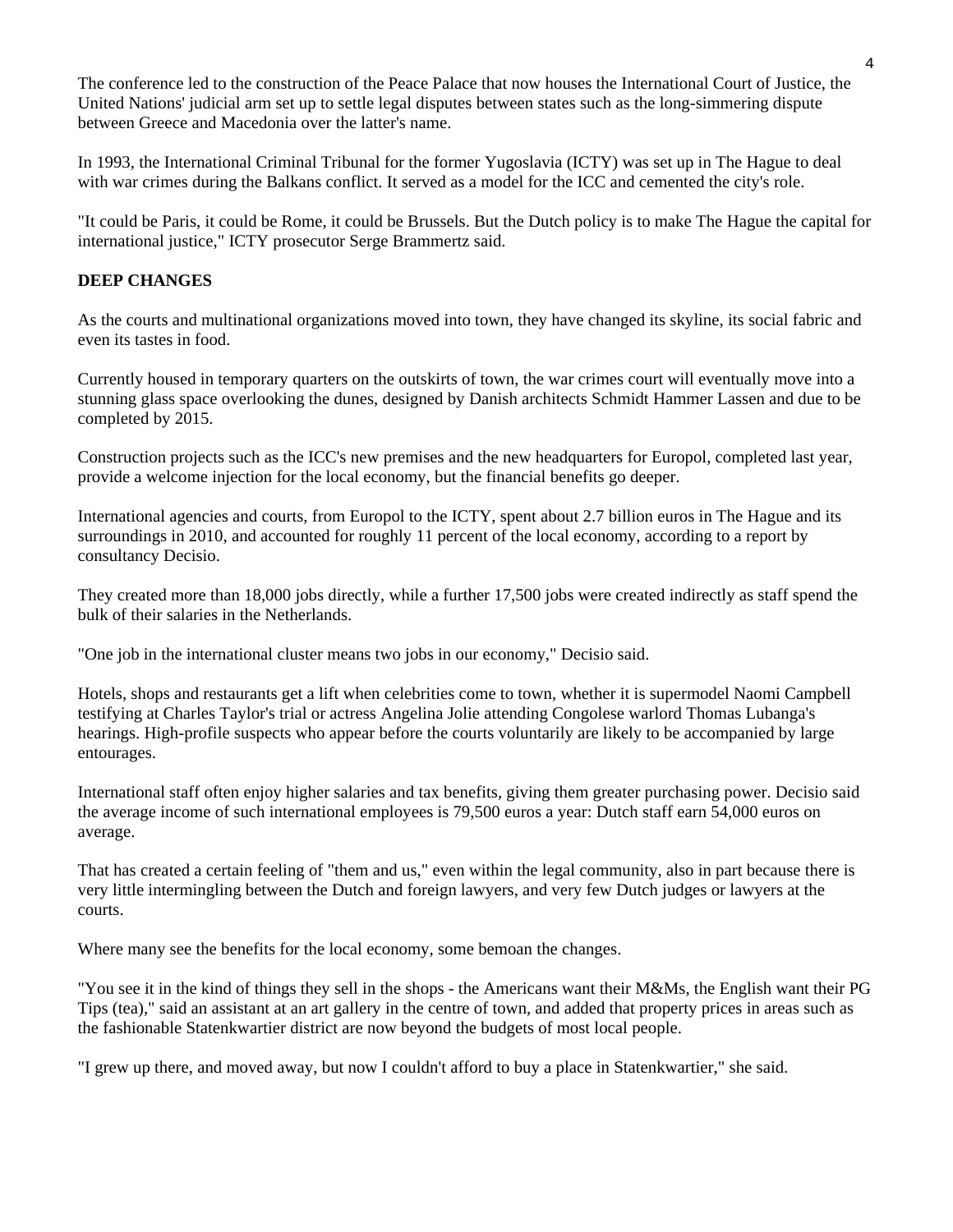ICTJ Wednesday, 22 February 2012

# **Brussels must do what it can to stop Bosnian Serb leaders from undermining the country's state court.**

## By David Tolbert

The War Crimes Chamber of Bosnia's State Court, the Court of Bosnia and Herzegovina, is one of the most successful undertakings when it comes to addressing the legacy of mass atrocities and to bringing the perpetrators to justice in national courts.

It serves as a model of international assistance, which has been used to create institutions capable of addressing complex cases of serious crimes in countries where systematic and widespread violence occurred.

As this important institution finds itself under serious threat, the European Union must act quickly to put a stop to attempts of the Bosnian Serb political leadership to undermine both this court and Bosnia's capacity to prosecute war crimes at state level.

The War Crimes Chamber was established in 2005 to ensure that war-crimes proceedings were conducted free of political or ethnic bias. The record of this institution and the model, in which international judges and prosecutors work alongside Bosnian counterparts of all ethnicities, is viewed internationally as an important example of best practices.

This court received the vast majority of cases transferred by the International Criminal Tribunal for former Yugoslavia, ICTY, to local judiciaries in the Balkans. It has completed these trials in accordance with international standards, as monitored and assessed by the Organization for Security and Co-operation in Europe, OSCE. To date, the War Crimes Chamber has issued final verdicts in more than 80 cases of war crimes, crimes against humanity, and genocide, making it one of the most effective national institutions of its kind in the world.

With the advent of the International Criminal Court, ICC, as a court of last resort equipped to deal only with those most responsible for international crimes, responsibility to comprehensively combat impunity falls primarily on national courts. The War Crimes Chamber is widely recognized as a model of success in the ongoing discussion on how to ensure successful complementarity between national judiciaries and the ICC.

However, the State Court has been under severe political pressure for some time now, primarily from the political leadership of Republika Srpska, one Bosnia's two administrative entities.

A sustained campaign to undermine the court's work has included budget cuts, the stalling of the National War Crimes Strategy—a system envisaged to complete the majority of Bosnian war crimes cases within 15 years—and a relentless campaign of public attacks. This onslaught has now culminated in the demand by Republika Srpska's parliament to have the court abolished.

The call for dissolution of the State Court is being justified by the decision of the state prosecutor to terminate an investigation into the May 1992 attack on a Yugoslav Army convoy by Bosnian government soldiers in Sarajevo.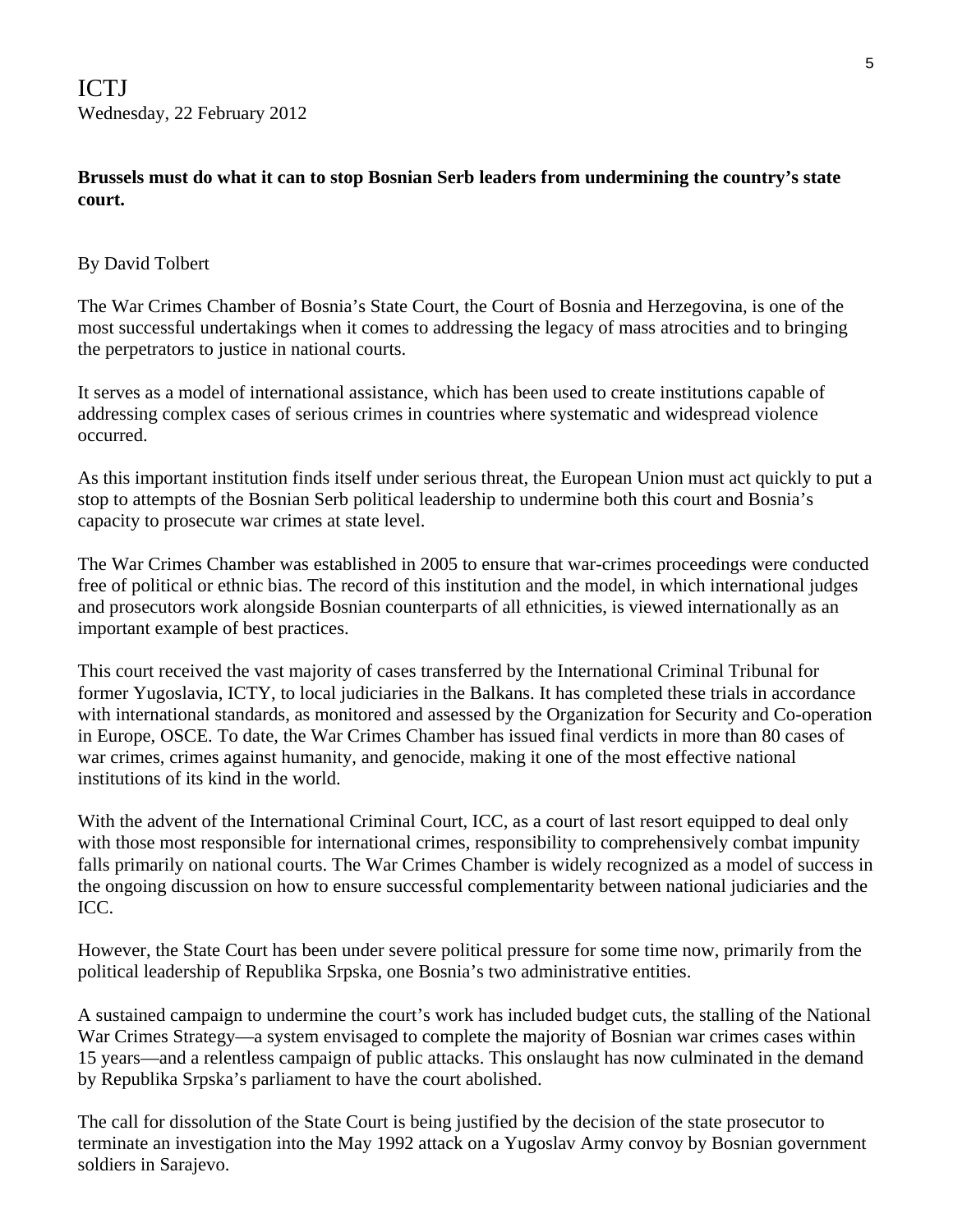The proposed course of action envisages transfer of current state jurisdiction to the courts in Republika Srpska, which would be given resources to "ensure that crimes against Serbs are properly prosecuted".

The statements validating this dangerous campaign parrot identical attacks by Serb nationalists directed over the years at the ICTY—"the court is anti-Serb; it is trying to re-write history and blame Serbs for majority of committed crimes", which we naively believed to be rhetoric of times that passed with the Milosevic regime.

In April 2011, the World Bank issued its World Development Report, WDR, which for the first time places massive human rights abuses and transitional justice at the heart of its analysis of conflict, and links them directly with development and security.

The findings are clear: transitional justice measures—such as criminal prosecutions of perpetrators of atrocities—can be crucial tools to prevent the recurrence of cycles of violence. Governments can restore civic trust by indicating a break with the past, in addition to performing basic tasks such as ensuring citizen security and promoting employment.

Bosnia is possibly one of most documented examples of how development and security are directly linked to society's capacity to achieve accountability and justice for the crimes of a recent conflict. Republika Srpska's actions against the State Court and the return to wartime rhetoric of ethnic mistrust and stereotyping—on the rise in all Bosnian communities—speak of dynamics diametrically opposite to those prescribed by the WDR. This is of direct concern to all in Bosnia and Herzegovina and the region, but also to the European Union, which continues to support Bosnia in its effort to join the EU.

The EU is actively engaged in the discussion of how to make the principle of complementarity between the ICC and national judiciaries work effectively. In view of this, it is high time Brussels sent a clear message that any intent to undermine Bosnia's capacity to bring war criminals to justice is not acceptable in the EU or anywhere else. Pursuit of such agenda will not lead Bosnia and Herzegovina to the EU; on the contrary it threatens to lead to a very different outcome—one of instability and dangerous uncertainty where politicians direct the courts.

\*David Tolbert is president of the International Center for Transitional Justice and former Deputy Prosecutor of the ICTY.

This op-ed originally appeared in the Balkan Insight.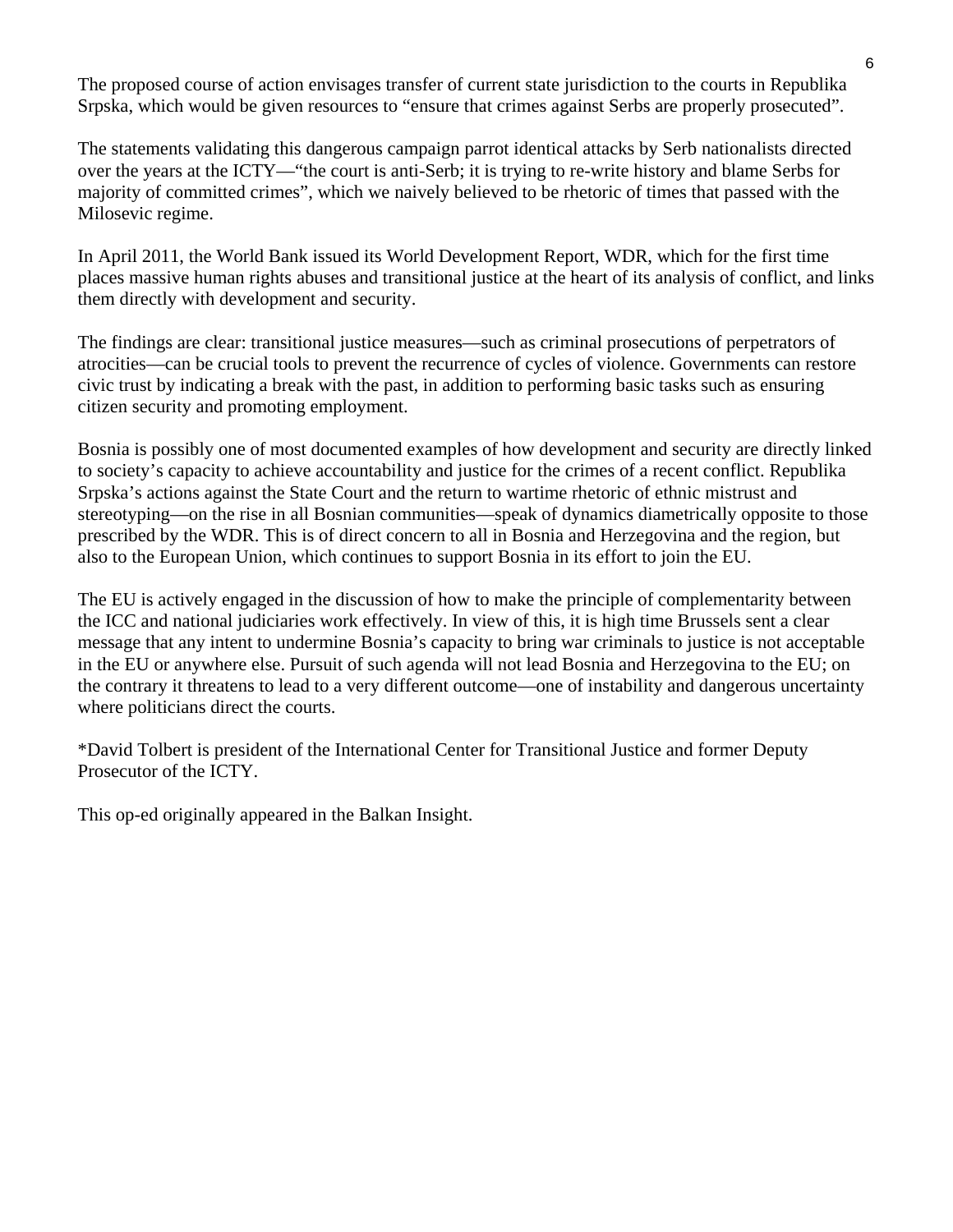# Peace and Conflict Monitor Wednesday, 22 February 2012

## **Transitional Justice in Burundi: Expectations and Concerns**

#### Vital Nshimirimana

Vital Nshimirimana discusses the transitional justice process as planned by the government of Burundi for 2012. He argues that issues including ongoing insecurity, human rights abuses, lack of dialogue and trust among social partners, as well as lack of rule of law will undermine the process.

#### **Introduction**

For decades, transitional justice has been a tough topic in wartorn societies. Transitional mechanisms are set up in the aftermath of violent conflict to address the wrongful past. Transitional justice refers to the set of judicial and non-judicial measures that have been implemented by different countries in order to redress the legacies of massive human rights abuses. These measures include criminal prosecutions, truth commissions, reparations programs, and various kinds of institutional reform.

The Burundian people experienced decades of deadly conflicts in which thousands of people died (Bracket & Wolpe, 2005).

From the time of the Arusha Peace and Reconciliation Agreement for Burundi (2000), people are waiting to know the truth about past human rights abuses and expect to access justice. In late 2011, the government of Burundi declared its plan to set up transitional justice mechanisms. Meanwhile, people are concerned about the state of peace in the country. In effect, the 2010 general elections were boycotted by the opposition and post-electoral violence led most leaders of the opposition to flee the county (HRW, 2011). In addition, many activists are often jailed for their statements. In such a context, people are scared to talk. In this article, I discuss the main requirements that need to be fulfilled prior to any transitional justice process. I also question the people's readiness to participate in the upcoming transitional justice mechanisms, their expectations and concerns.

#### **Which Style of Transitional Justice for Burundi?**

Chiefly, transitional justice mechanisms are designed in non-judicial accountability, such as the truth and reconciliation mechanism, or through a judicial accountability mechanism such as a special tribunal.

#### **Truth and Reconciliation Commission, Special Tribunal, or Both?**

People in transitional societies aspire to realize the social, economic and political transformations that will address the causes and legacy of violent conflicts; and they expect that reconstruction programmes and post conflict justice initiatives will help them to achieve these transformations (Aguilar &Isa, 2010). Often, transitional justice deals with two parties: there is one side made up of those responsible for human rights abuses, who are today in power or who lost and are now facing justice; and that of victims who are seeking to know the truth and are asking for reparations.

In 2003, the government of Burundi signed a cease-fire agreement with the then-rebel group, the National Council for the Defence of Democracy-Forces for the Defence of Democracy (CNDD-FDD), and as a result, its leaders were granted provisional immunities and integrated into the government. The same rebel group, which later became a political party, won the general elections in 2005 and 2010. Therefore, some of the people under provisional

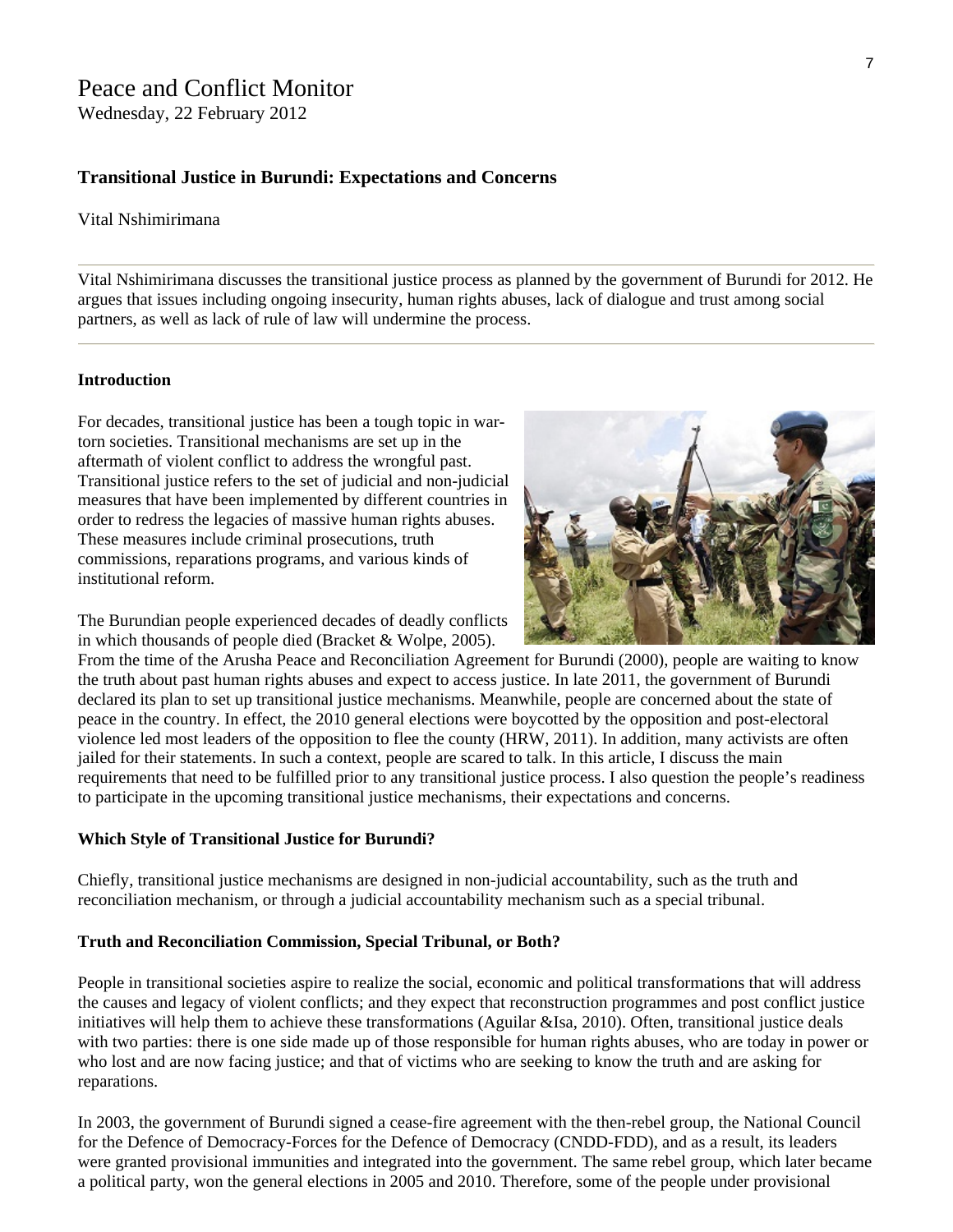immunities are the ones who are running the country; this leads to the question of whether they can activate trials against them.

Basically, transitional justice applies in the context of reconstruction of the state and the spirit of the people, as well. In fact, when war breaks out, it destroys all foundations of the nation: infrastructures, economy, social cohesion, and one's mind, as well. Hence, transitional justice mechanisms have to respond to the specific needs of every country, depending on its culture, history and geopolitics. They have to be well-organized and granted enough resources so that they can achieve their goal, which is ultimately to reconcile people.

Arguably, the transitional justice process is not always fruitful and it could be a huge mistake to understand it as a panacea. In my view, where the judiciary has failed to defend justice and where the rule of law doesn't apply, people should expect less from transitional justice mechanisms. Yet, many support that transitional justice is an alternative for social justice aimed at affording enough space for every citizen to participate in reconciliation. In this respect, Lutz (2011, p.324) writes that, "since its inception, transitional justice movement has operated on the principle that transitional justice, and the goals that underlie it, are by definition a good thing". In addition, whereas justice through courts and tribunals is retributive by essence, the definition of transitional justice rejects a winnertake-all approach as a beachhead to the future. It calls for deeper concessions on either side of the divide and no one party or faction can be fully satisfied (Makau Mutua, 2011).

Even if there are many cases of transitional justice mechanisms that have been set up in several countries and in many contexts varying in size, resources and complexity, there is no one kind of transitional justice mechanism that can be taken as the standard for all others occurring on different sides of the world within different contexts. However, most of them have in common certain structures and procedures. These involve judicial and non-judicial mechanisms, which include individual prosecutions, reparations, truth-seeking, institutional reforms, vetting and dismissals, or a combination thereof (CTJ, 2008). For example, the *Gacaca* system of justice on the ground was created by Rwandans who looked to their own history and culture to find a culturally acceptable solution to an overwhelming problem, in which hundreds of thousands of people who participated in the genocide were heard by their peers (Westberg, 2010). Sierra Leone organized a Truth and Reconciliation Commission and the Special Tribunal for Sierra Leone, and South Africa set up the Truth and Reconciliation Commissions.

After half a decade of civil war, the Arusha Peace and Reconciliation Agreement for Burundi was achieved on 28 October 2000 between the Burundian government, political parties and the rebel movements. This agreement constitutes the political and legal basis of transitional justice mechanisms in Burundi, to be managed by the creation of a truth and reconciliation commission and the international tribunal to investigate and prosecute those responsible for crimes since 1962. However, the same agreement created a peculiar deal of power-sharing, based exclusively on ethnicity. Obviously, the consequence of such a system is that today, those presumed responsible for slaughter and their very victims are sharing 'the cake'; one wonders which party can choose to lose. Therefore, in such a system, justice doesn't have a place.

Meanwhile, the Arusha Peace and Reconciliation Agreement for Burundi provides for the establishment of an international judicial commission of inquiry on genocide, crimes against humanity and war crimes, followed thereafter by an international criminal tribunal to try and punish those responsible should the findings of the report point to the existence of acts of genocide, crimes against humanity and war crimes (Article 6). Despite this provision, the ongoing debate about what kind of mechanism fits Burundi leads to the questions on political will to set up such mechanisms. In fact, in 2005, the UN Secretary-General created a commission in charge of the assessment on the establishment of an international commission of inquiry known as the Kalomoh Commission, which came out with the proposal of a twin accountability mechanism composed of a non-judicial accountability mechanism in the form of the Truth and Reconciliation Commission, and a judicial accountability mechanism in the form of a Special Chamber within the court system of Burundi (UNSC, 2005).

Later, the United Nations Security Council issued Resolution 1606 (2005) on transitional justice, requesting the United Nations Secretary-General to initiate negotiations with the government of Burundi and all parties concerned about the implementation of the mechanisms mentioned above. In 2010, the Tripartite Committee of National Consultations on the Establishment of Transitional Justice Mechanisms issued its findings, in which the overwhelming majority of participants expressed their support for the establishment of a Truth and Reconciliation Commission and a Special Tribunal for Burundi (CTP, 2010).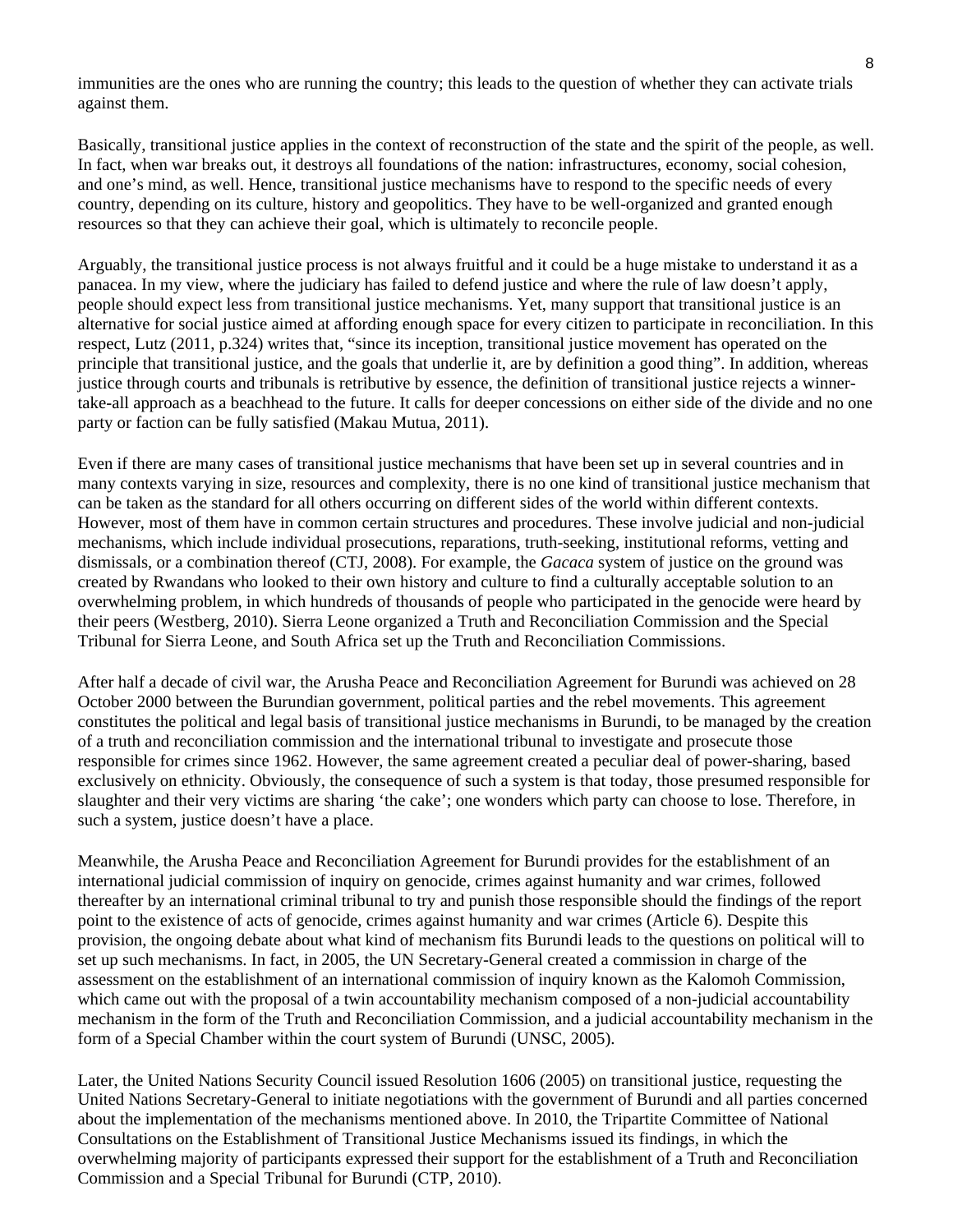Nevertheless, the government is not ready to set up both mechanisms: while addressing the nation regarding great projects for the new year (2012), the Head of State did not mention the creation of the special tribunal for Burundi. Simple omission or explicit choice? Arguably, the answer to this question is granted by civil society (Iwacu, 2012), who regret the lack of political will to create a mechanism of such high importance in a war-torn society. In this respect, I wonder why the government prefers the truth and reconciliation commission, leaving aside the idea of a judicial mechanism, which has been proposed twice to deal with the perpetrators of the unimaginable atrocities. One may even question whether truth-seeking without a judicial mechanism would lead to a masquerade of the socalled collective pardon in a context of confusion, relying on a strange discourse attempt to convince all the citizens that 'everybody killed', a fake means of propaganda that unfortunately may work in a country whose population chiefly belongs to Christianity and where a significant quota of people are illiterate. Nevertheless, it is obvious that there are those who killed and those who are actually victims, and the former must respond to their responsibility. Also, reconciliation can never happen without justice and reparations of diverse harms.

#### **Requirements for Transitional Justice in Burundi**

Transitional justice mechanisms have been announced many times. Still, skepticism keeps growing among different partners who ought to be involved in the process, and plenty of questions arise as to whether transitional justice can work within the current tension between social actors.

#### **Are People Ready to Participate in Transitional Justice Mechanisms in Burundi?**

Transitional justice does not evolve in a vacuum. Essential prerequisite measures must be undertaken so as to ensure and guarantee security and physical integrity for everybody. Transitional justice must be organized in a manner such that it meets international human rights standards. It is worth mentioning that it would be in contradiction with the very concept of justice and human rights if transitional justice were designed to serve the criminals, organized mainly to grant pardons to those responsible for grave violations of human rights and support the legitimacy of those in power. Moreover, those in power have to comply with the process, and the government has to commit to a clear political will and create conditions in which genuine accountability can take place. Lutz (2010, p.334) argues:

There can be no public acknowledgement of wrongs committed in the past if there is no legitimate representative political body able to listen to and acknowledge them. There can be no truth -telling without protection from retaliation for those who desire to do so. There can be no trails without laws, and judges, and lawyers, and courthouses, and the means to gather and protect evidence.

On the other hand, transitional justice is possible only when people can trust each other, especially those involved in the decision-making process. In fact, the state of poverty and corruption in the country undermines public trust of government representatives. In late 2011, the United Nations Human Development Index reported Burundi to be among the ten least developed countries in the world (UNDP, 2011). At the same time, many reports stress great concern about the state of corruption: the country is reported to be among the ten most corrupt in the world and the most corrupt in the East African Community (TI, 2011). At the national level, the most corrupt services are those supposed to be close to the population. Therefore, people cannot access basic services in as much as they are unfortunately obliged to bargain their rights. In such a context, trust of leadership collapses, and people find that it is of less use to talk about any issue because there is no significant change.

Coming back to the killings that took place a couple of decades ago, it is worth mentioning that in 1996, many people participated in a series of investigations into the crimes that occurred since 1993. The UN commission of inquiry mandated by the UN Security Council concluded that genocide was carried out against the minority group: "the commission considers that the evidence is sufficient to establish that acts of genocide against the Tutsi minority took place in Burundi since 21 October 1993 and the following days at the instigation and with the participation of certain Hutu FRODEBU functionaries and leaders up to the community level" (S/1996/682 §483). The commission recommended the creation of an international jurisdiction to deal with such acts (Id.§496). Although victims and civil society launched compelling appeals to seek the truth and punishment of those responsible for such crimes, their demands went without any follow-up.

In addition, impunity of crimes is rampant. It often happens that criminals convicted of murder or assassination are released for political reasons. For example, in early 2006, 673 prisoners were released in the so-called liberation of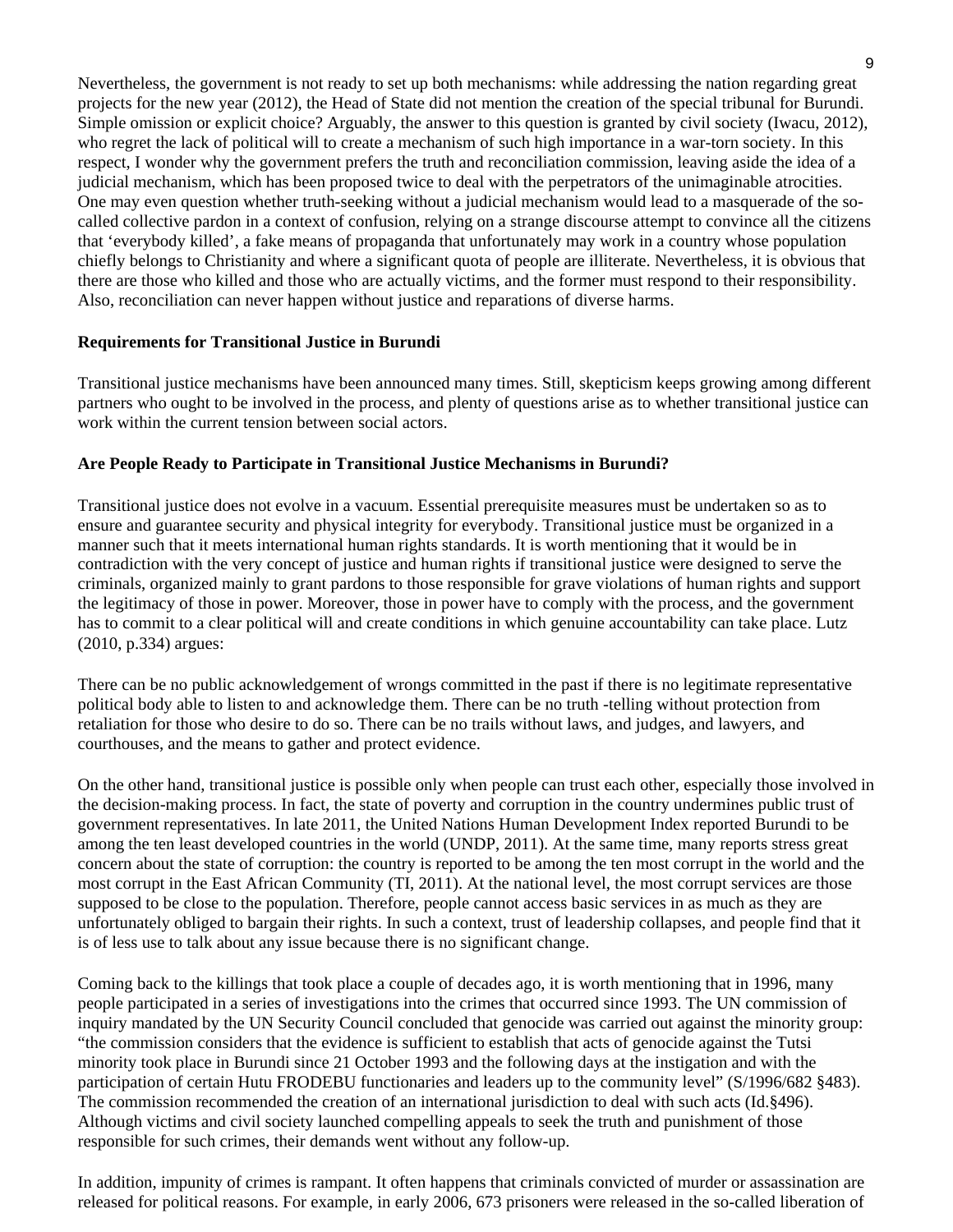political prisoners, and this led people to express their skepticism toward the very idea of justice, given that most of the released were sentenced to death for murder and assassination. Civil society and the international community were strongly disappointed by such a denial of justice, especially for crimes committed in 1993 against the minority. Amnesty International (2006) said that such a measure, amongst a series of others taken previously, failed to address the need to end the climate of impunity that has prevailed for decades and may have a detrimental impact on the reconciliation process in Burundi. Amnesty International (2006) also considered that such impunity denies victims and their families the right to have those responsible for the crimes brought to justice in a court, to know the truth and to obtain full reparation.



Prior to transitional justice, such as the truth and reconciliation mechanism, safety and respect for human rights have to be fully granted so that people may feel interested in participating in the process. Nonetheless, the current situation is one of violation of public freedoms; the right to freedom of expression, the right to peaceful assembly, and the right to freedom of association are regularly violated. Human Rights Watch (2012) reported a series of arrests of activists, harassment and intimidation of journalists, activists, and lawyers who, once they raise their voices to denounce human rights abuses and corruption, are accused of working on the behalf of the opposition. In addition, forty people were killed in a bar in late September 2011, and many reported that it was an emerging rebel

group that committed the massacre (BBC, Sep. 2011). At the same time, the opposition leaders withdrew from general elections in 2010, accusing the ruling party of rigging the polls; most of them fled the country after a series of persecutions (Freedom House, 2011). Still, the opposition keeps making compelling appeals for dialogue, but the government is not willing to respond (Vircoulon, 2011).

Obviously, the few cases mentioned illustrate the state of public freedoms and dialogue, which restricts the appropriation of the process by the people. Whenever transitional justice mechanisms are to be set up in Burundi, there is great concern that people may not collaborate because they fear for their security and are disappointed by the previous experiences. This is most complicated since citizens, civil society organizations and judges keep complaining about the lack of independence of the judiciary, its partiality and failure to protect human rights and render a fair justice (OAG, 2011). Moreover, the current judicial system struggles to function effectively or independently, and cannot handle the large number of pending cases, many of which are politically sensitive.

The state of confusion prevailing on the ground remains also on the rule of law, which is actually a prerequisite for justice, especially transitional justice. The rule of law supposes an institutional system in which public power relies on law, where juridical norms bind every person as well as the State. Within this system, there is recognition of equality of subjects of law, the primacy of law and the independence of the judiciary. Without an independent, impartial and competent judicial system that can assess respect for human rights and sanction their violation, the protection of human rights is a dead letter.

#### **Conclusion**

The very idea of transitional justice in a war-torn society like Burundi is not inherently bad. In effect, it aims at addressing the large-scale human rights abuses of the past, provided that it is well-organized and people are ready to collaborate. In many countries that have faced deadly conflict, transitional justice is a means of national reconciliation. Therefore, transitional justice mechanisms have to be designed in accordance with realities on the ground, including the culture, nature and intensity of crimes committed. Some requirements have to be fulfilled prior to the implementation of transitional justice mechanisms, so that people can expect some result. These requirements are, *inter alia,* safety and security for every citizen, public freedoms, free press and respect for human rights, to name but few. Moreover, institutional stability and independence of the judiciary predict a viable process of transitional justice. Prior to transitional justice, Burundi has to enhance its state of peace and security. In effect, the situation prevailing on the ground leads us to expect less from the upcoming transitional justice process: Human rights abuses, lack of safety and fear among citizens, lack of a space for dialogue between social partners,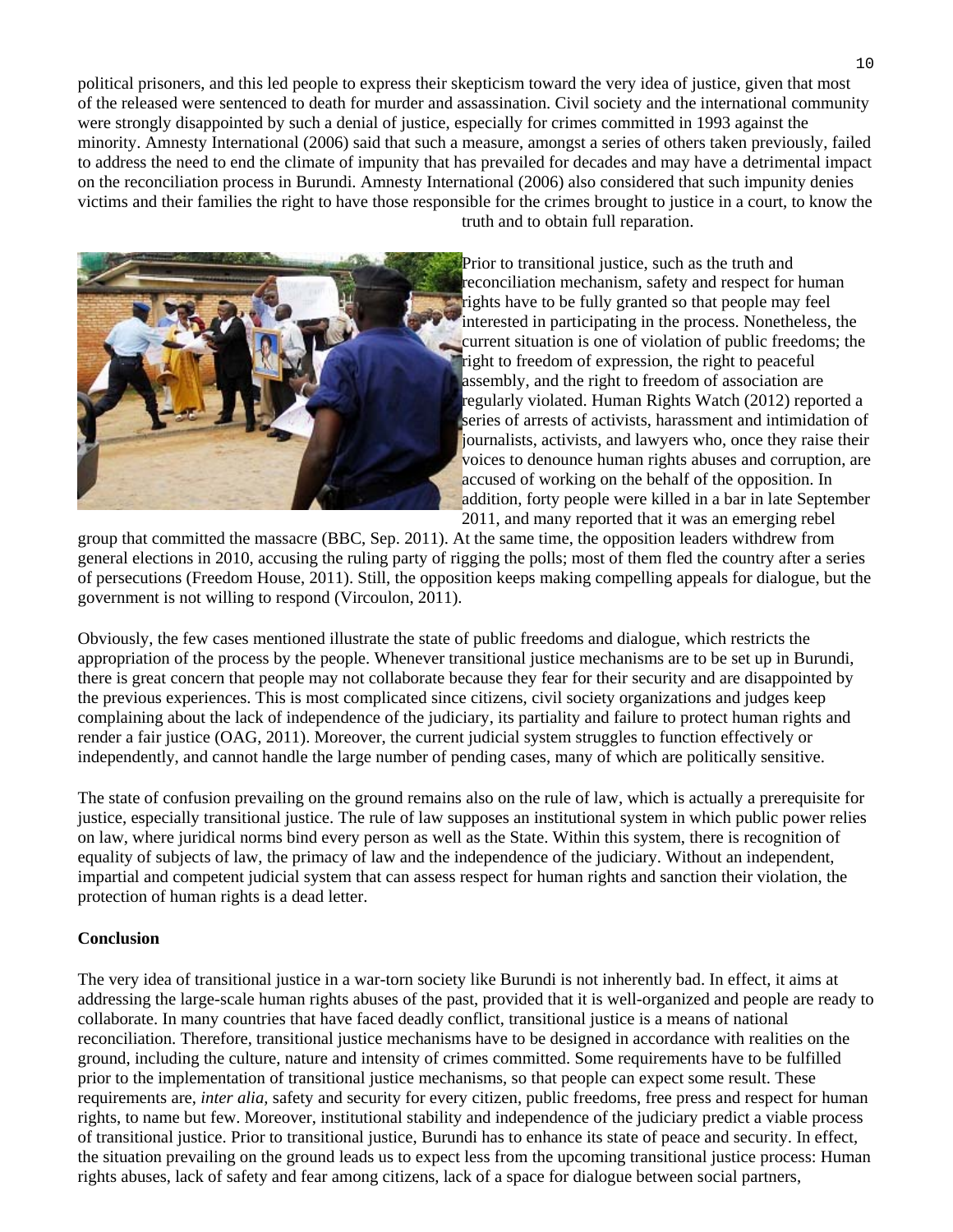corruption and lack of independence of the judiciary, to mention a few, are obstacles that will undermine the transitional justice process in Burundi.

#### **References**

-Amnesty International. (2006). Document - Burundi: Provisional immunity does nothing to end impunity. Retrieved 10 February 2012 from http://www.amnesty.org/en/library/asset/AFR16/001/2006/en/37745d48-d45e-11dd-8743-d305bea2b2c7/afr160012006en.html

-Arusha Agreement on Peace and Reconciliation for Burundi (2000). Retrieved 10 January 2012 from http://www.ucd.ie/ibis/filestore/Arusha%20%28Burundi%29%20.pdf

-BBC. (Sept.19,2011). Burundi bar attack leaves many dead in Gatumba. Retrieved 12 February 2012 from http://www.bbc.co.uk/news/world-africa-14968935

-Bracket, J.& Wolpe, H.(2005). Conflict-Sensitive Development Assistance: The Case of Burundi. Working papers/World Bank

-Comité de Pilotage Tripartite(CPT).(2010). *Rapport du Comité de Pilotage Tripartite en charge des Consultations Nationales sur la mise en place des mécanismes de la justice de transition au Burundi.*Bujumbura: CPT.

-CTJ.(2008). *Enhancing socio-economic justice in societies in Transition: Case study on the African Continent*. Cape Town: CTJ.

-Ellen Lutz(2006).Transitional justice, lessons learnt and road ahead (pp 329-341)in Naomi Roth Arriaza and Javier Mariezcuerra (ed). *Transitional justice in the 21st century: Beyond Truth Versus Justice* .Cambridge: University Press

-Freedom House.(2011). Freedom in the world: Burundi. Retrieved 15February 2012 from http://www.freedomhouse.org/report/freedom-world/2011/burundi

-Human Right Watch. (2010). *Des portes qui se ferment? Réduction de l'espace démocratique au Burundi.* New York: Human Rights Watch

-Human Rights Watch (HRW). (2012). *World Report 2012*. Retrieved 12 February 2012 from [http://www.ecoi.net/local\\_link/208786/314322\\_en.html](http://www.ecoi.net/local_link/208786/314322_en.html)

-Iwacu.(Jan .5, 2012) . La CVR cette année, mais blackout sur le Tribunal spécial. Retrieved 12 February 2012 from <http://iwacu-burundi.org/spip.php?article1695>

-Makau Mutua(2010). A critique of rights in transitional justice: The African experience (pp 31-45)in Gaby Oré Aguilar& Felipe Gomez Isa. *Rethinking transitions: Equality and social justice in societies emerging from conflict*.Cambridge:Intersentia

-Observatoire de l'Action Gouvernementale (OAG) .(2011). *Problématique de l'indépendance de la magistrature*, Bujumbura: OAG. Retreived 18 January 2012 from http://www.oag.bi/spip.php?article1316.

-Transparency International (TI).(2011). Corruption perception index 2011. Retrieved 15 February 2012 from http://cpi.transparency.org/cpi2011/results/

-UNDP.(2011). *Human Development Report 2011*.New York: UNDP.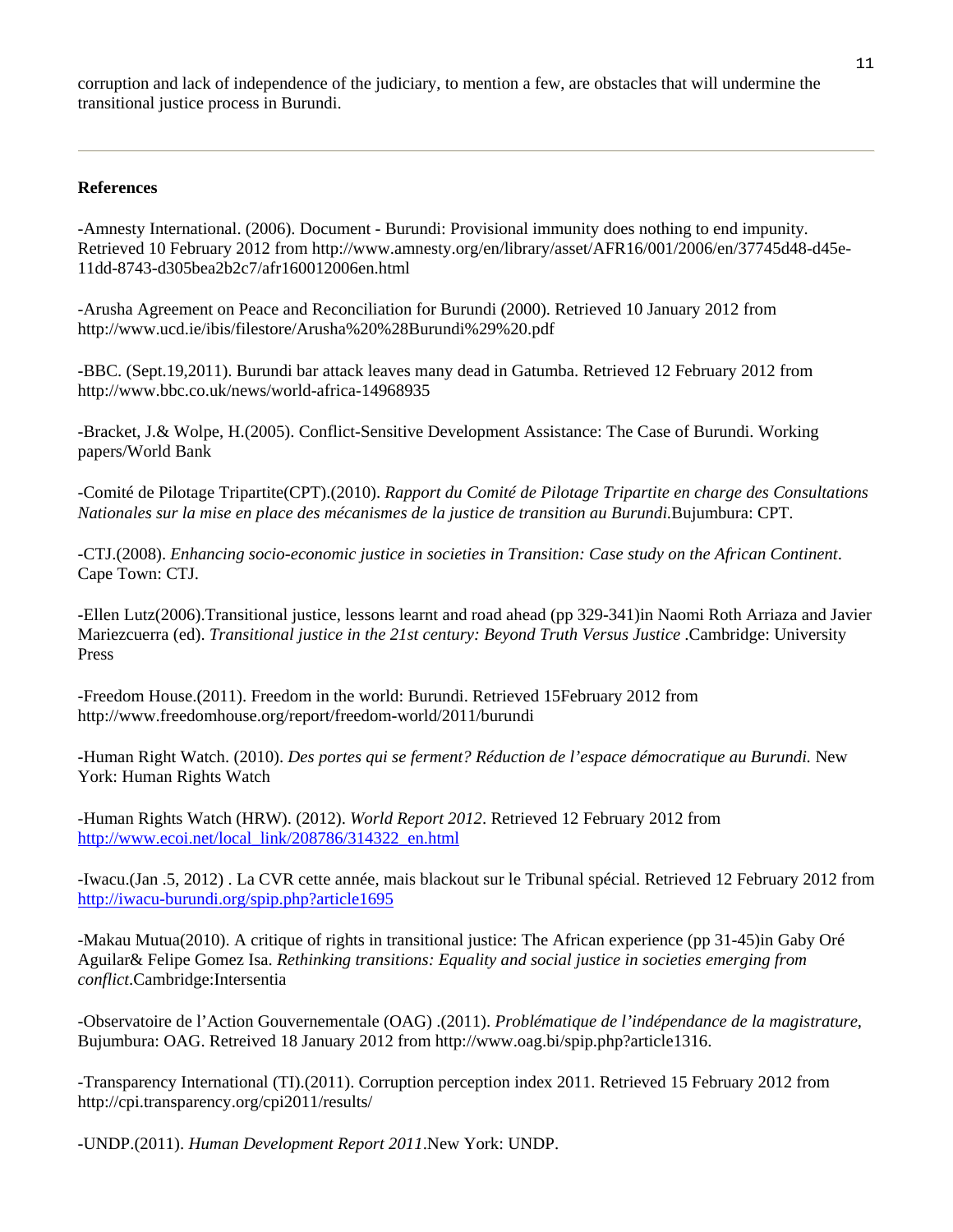United Nations/Security Council.(1996). Report of the International Commission of Inquiry for Burundi S/1996/682.

-UNSC.(2005). Report of the assessment mission on the establishment of an international judicial commission of inquiry for Burundi. S/2005/158.

-UNSC.(2005). Resolution 1606: Situation in Burundi: S/RES 1606(2005).

-Vilcoulon, T .(July 22,2011) .Will Burundi Miss Out On Democratic Consolidation?: International Crisis Croup. Retrieved 18 February 2012 from http://www.crisisgroup.org/en/regions/africa/central-africa/burundi/le-burundipeut-il-se-permettre-de-rater-sa-consolidation-democratique.aspx?alt\_lang=fr

-Westberg, M.(2011). Rwanda's Use of Transitional Justice After Genocide: The *Gacaca* Courts and the ICTR. *Kansas Law Review*.Vol.59.pp.331-367.

-(2012). Discours à la Nation de SE Pierre Nkurunziza, Président de la République l'occasion du Nouvel An 2012 . Retrieved 12 February 2012<http://www.burundi-gov.bi/Discours-a-la-Nation-de-SE-Pierre,2064I>

Vital Nshimirimana is a graduate student of the Masters Programme in International Law and the Settlement of Disputes at the University for Peace of Costa Rica.